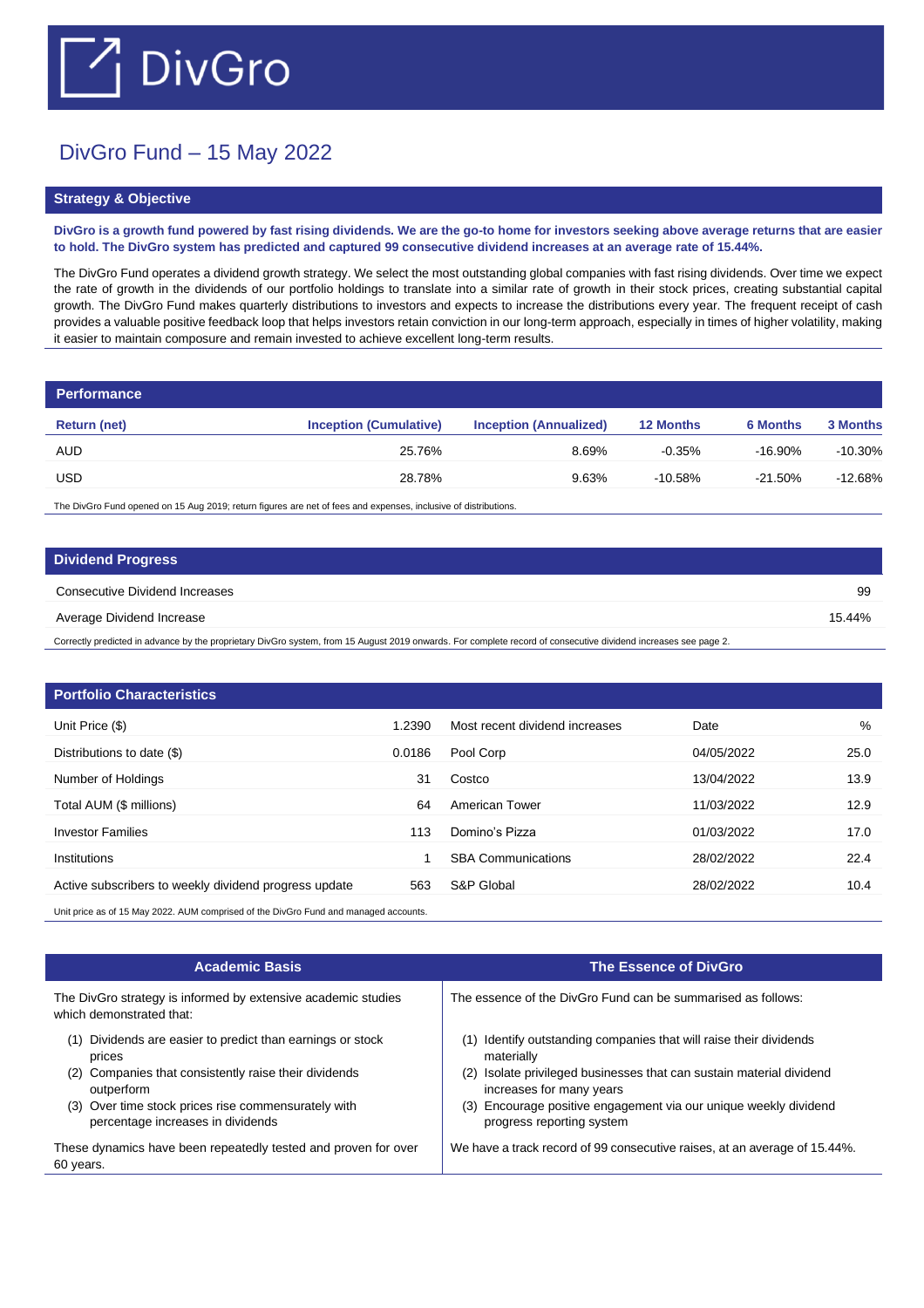| <b>Dividend Increase History</b> |             |                                  |                          |
|----------------------------------|-------------|----------------------------------|--------------------------|
| <b>Increase Number</b>           | <b>Date</b> | <b>Company</b>                   | <b>Dividend Increase</b> |
| $\mathbf{1}$                     | 14/09/2019  | American Tower                   | 20.25%                   |
| $\overline{2}$                   | 18/09/2019  | Microsoft                        | 10.87%                   |
| 3                                | 19/09/2019  | McDonald's* <sup>†*</sup>        | 7.76%                    |
| 4                                | 19/09/2019  | <b>Texas Instruments</b>         | 16.88%                   |
| 5                                | 22/10/2019  | Visa                             | 20.00%                   |
| 6                                | 29/10/2019  | Cintas                           | 24.39%                   |
| $\overline{7}$                   | 30/10/2019  | Starbucks*                       | 13.89%                   |
| 8                                | 31/10/2019  | CDW*                             | 28.81%                   |
| $\boldsymbol{9}$                 | 01/11/2019  | AbbVie*                          | 10.28%                   |
| 10                               | 07/11/2019  | Air Lease*                       | 15.38%                   |
| 11                               | 14/11/2019  | Nike                             | 11.36%                   |
| 12                               | 15/11/2019  | Roper Technologies               | 10.81%                   |
| 13                               | 25/11/2019  | Becton Dickinson*                | 2.60%                    |
| 14                               | 03/12/2019  | Mastercard                       | 21.21%                   |
| 15                               | 04/12/2019  | Stryker                          | 10.58%                   |
| 16                               | 04/12/2019  | Ecolab*                          | 2.17%                    |
| 17                               | 11/12/2019  | Zoetis                           | 21.95%                   |
| 18                               | 12/12/2019  | American Tower                   | 20.24%                   |
| 19                               | 13/12/2019  | <b>Abbott Laboratories</b>       | 12.50%                   |
| 20                               | 20/01/2020  | MTY Food Group*                  | 12.12%                   |
| 21                               | 24/01/2020  | Yum! Brands*                     | 11.90%                   |
| 22                               | 29/01/2020  | MarketAxess                      | 17.65%                   |
| 23                               | 29/01/2020  | S&P Global                       | 17.54%                   |
| 24                               | 29/01/2020  | Charles Schwab*                  | 5.88%                    |
| 25                               | 05/02/2020  | CME Group*                       | 13.33%                   |
| 26                               | 06/02/2020  | Intercontinental Exchange*       | 9.09%                    |
| 27                               | 10/02/2020  | Restaurant Brands International* | 4.00%                    |
| 28                               | 20/02/2020  | Domino's Pizza* <sup>†</sup>     | 20.00%                   |
| 29                               | 20/02/2020  | <b>SBA Communications</b>        | 25.68%                   |
| 30                               | 24/02/2020  | Home Depot                       | 10.29%                   |
| 31                               | 13/03/2020  | American Tower                   | 20.00%                   |
| 32                               | 01/04/2020  | Watsco                           | 10.94%                   |
| 33                               | 15/04/2020  | Costco                           | 7.69%                    |
| 34                               | 20/04/2020  | Pool Corp                        | 5.45%                    |
| 35                               | 19/05/2020  | American Tower                   | 19.57%                   |
| 36                               | 21/05/2020  | Medtronic*                       | 7.41%                    |
| 37                               | 28/07/2020  | MSCI* <sup>†*†</sup>             | 14.71%                   |
| 38                               | 20/08/2020  | Lowe's                           | 9.09%                    |
| 39                               | 10/09/2020  | American Tower                   | 20.00%                   |
| 40                               | 15/09/2020  | Microsoft                        | 9.80%                    |
| 41                               | 17/09/2020  | <b>Texas Instruments</b>         | 13.33%                   |
| 42                               | 30/09/2020  | Starbucks*                       | 9.76%                    |
| 43                               | 27/10/2020  | Cintas                           | 10.20%                   |
| 44                               | 28/10/2020  | Visa                             | 6.67%                    |
| 45                               | 30/10/2020  | AbbVie*                          | 10.17%                   |
| 46                               | 02/11/2020  | CDW*                             | 5.26%                    |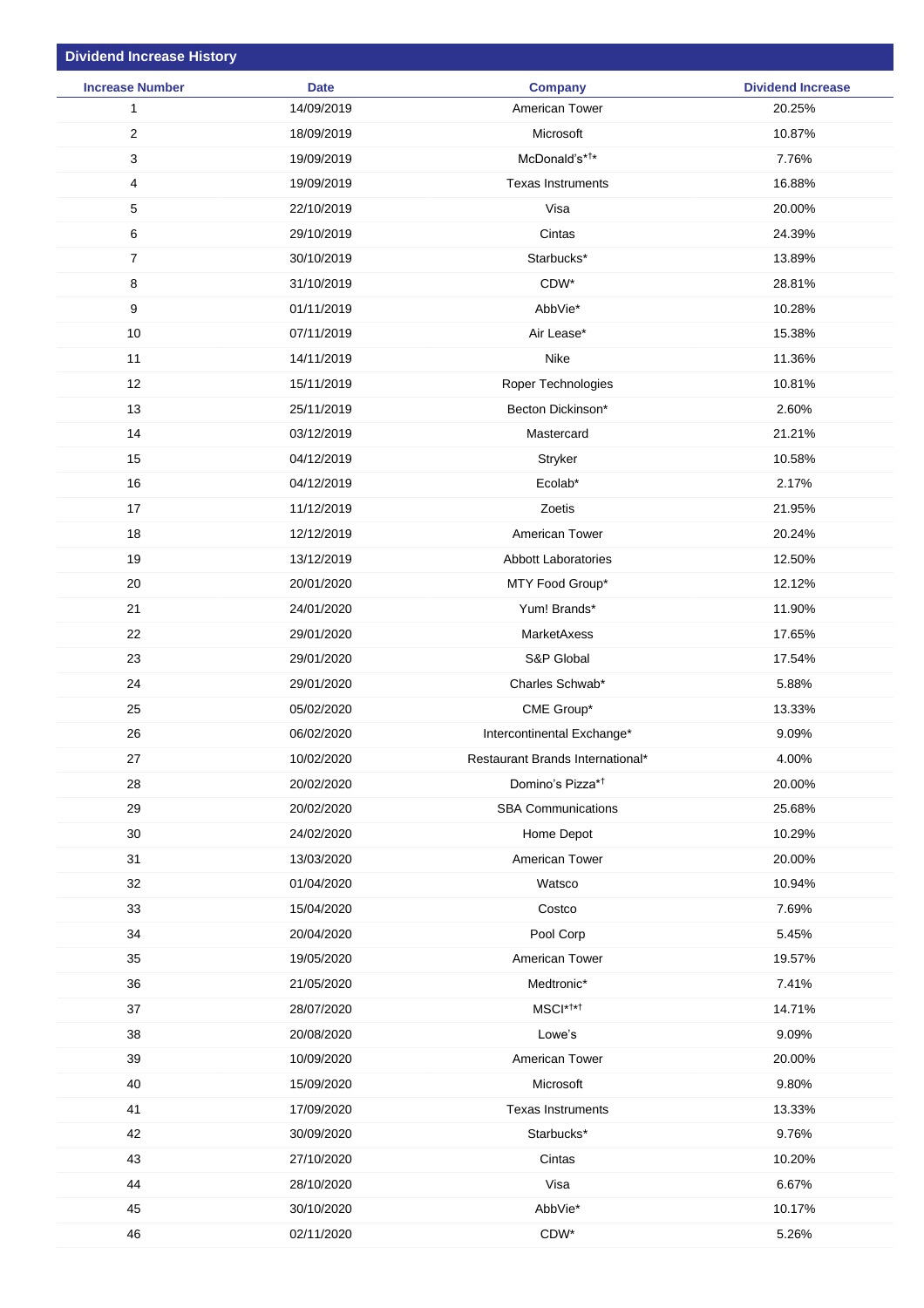| 47     | 09/11/2020 | Air Lease*                   | 6.67%   |
|--------|------------|------------------------------|---------|
| 48     | 12/11/2020 | Roper Technologies           | 9.74%   |
| 49     | 20/11/2020 | Nike                         | 12.24%  |
| 50     | 02/12/2020 | Stryker                      | 9.57%   |
| 51     | 03/12/2020 | Ecolab*                      | 2.13%   |
| 52     | 03/12/2020 | American Tower               | 19.80%  |
| 53     | 08/12/2020 | Mastercard                   | 10.00%  |
| 54     | 09/12/2020 | Zoetis                       | 25.00%  |
| 55     | 11/12/2020 | <b>Abbott Laboratories</b>   | 25.00%  |
| 56     | 19/01/2021 | Cintas                       | 6.76%   |
| 57     | 19/01/2021 | MarketAxess                  | 10.00%  |
| 58     | 27/01/2021 | S&P Global                   | 14.92%  |
| 59     | 01/02/2021 | Yum! Brands*                 | 6.38%   |
| 60     | 04/02/2021 | CME Group*                   | 5.88%   |
| 61     | 11/02/2021 | Watsco                       | 9.86%   |
| 62     | 12/02/2021 | Moody's* <sup>†</sup>        | 10.71%  |
| 63     | 17/02/2021 | Sherwin Williams*            |         |
|        |            |                              | 23.13%  |
| 64     | 23/02/2021 | <b>SBA Communications</b>    | 24.73%  |
| 65     | 23/02/2021 | Home Depot                   | 10.00%  |
| 66     | 25/02/2021 | Domino's Pizza* <sup>†</sup> | 20.51%  |
| 67     | 04/03/2021 | American Tower               | 14.81%  |
| 68     | 14/04/2021 | Costco                       | 12.86%  |
| 69     | 17/05/2021 | Pool Corp                    | 37.93%  |
| $70\,$ | 24/05/2021 | Tencent* <sup>†*</sup>       | 33.33%  |
| 71     | 27/05/2021 | American Tower               | 15.45%  |
| $72\,$ | 27/05/2021 | Lowe's                       | 33.33%  |
| 73     | 08/06/2021 | Heico                        | 12.50%  |
| 74     | 27/07/2021 | MSCI* <sup>†*†</sup>         | 33.33%  |
| 75     | 27/07/2021 | Cintas                       | 26.67%  |
| 76     | 28/07/2021 | Wingstop                     | 21.43%  |
| 77     | 14/09/2021 | Microsoft                    | 10.71%  |
| 78     | 15/09/2021 | <b>Texas Instruments</b>     | 12.75%  |
| 79     | 16/09/2021 | American Tower               | 14.91%  |
| 80     | 29/09/2021 | Starbucks*                   | 8.89%   |
| 81     | 26/10/2021 | Visa                         | 17.19%  |
| 82     | 10/11/2021 | Roper Technologies           | 10.22%  |
| 83     | 18/11/2021 | Nike                         | 10.91%  |
| 84     | 30/11/2021 | Mastercard                   | 11.36%  |
| 85     | 07/12/2021 | Zoetis                       | 30.00%  |
| 86     | 10/12/2021 | Abbott Laboratories          | 4.44%   |
| 87     | 12/12/2021 | Stryker                      | 10.32%  |
| 88     | 16/12/2021 | American Tower               | 14.88%  |
| 89     | 26/01/2022 | MarketAxess                  | 6.06%   |
| 90     | 09/02/2022 | Evolution AB                 | 108.82% |
| 91     | 10/02/2022 | Moody's                      | 12.90%  |
| 92     | 10/02/2022 | Watsco                       | 12.82%  |
| 93     | 22/02/2022 | Home Depot                   | 15.15%  |
| 94     | 28/02/2022 | S&P Global                   | 10.39%  |
|        |            |                              |         |